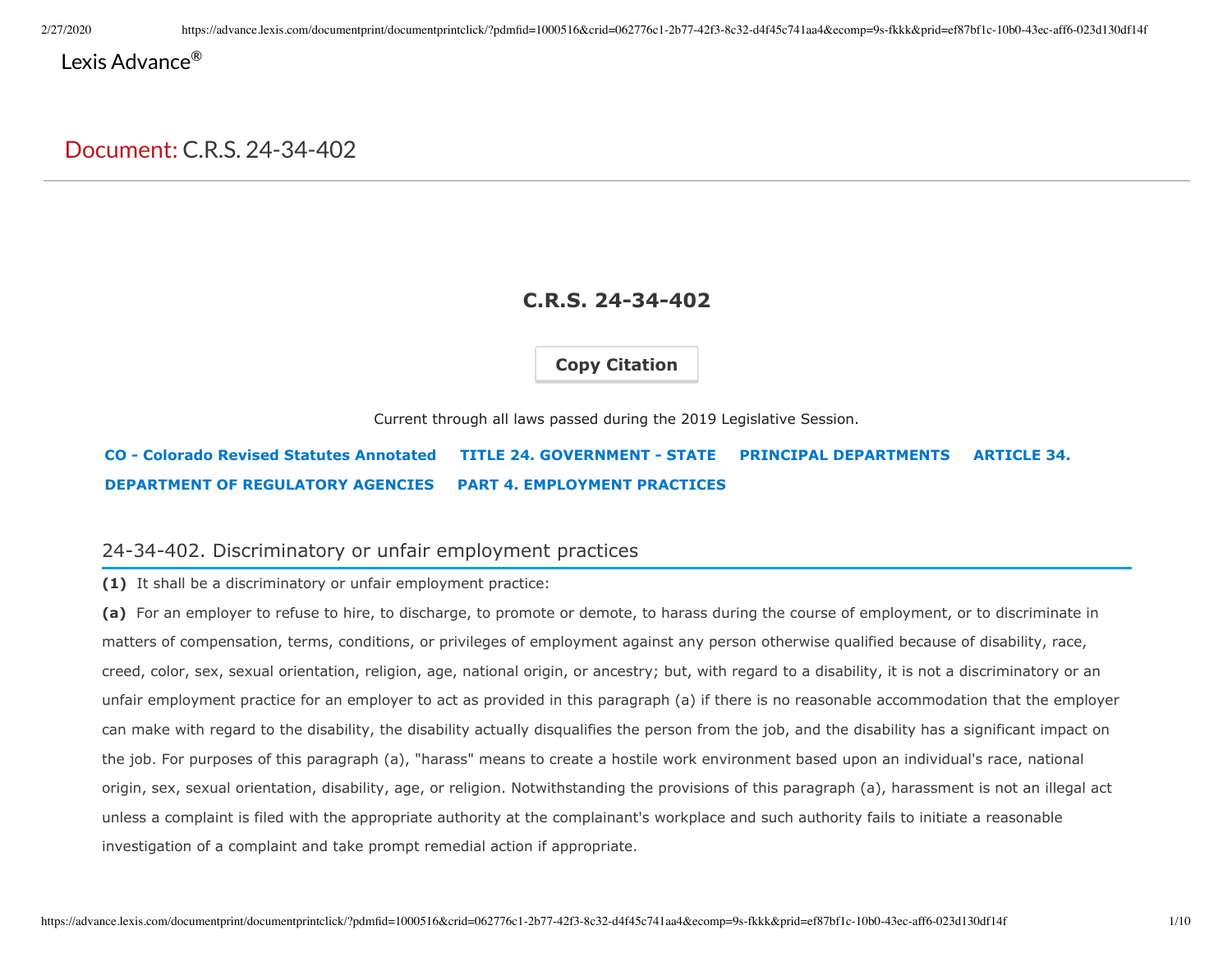**(b)** For an employment agency to refuse to list and properly classify for employment or to refer an individual for employment in a known available job for which such individual is otherwise qualified because of disability, race, creed, color, sex, sexual orientation, religion, age, national origin, or ancestry or for an employment agency to comply with a request from an employer for referral of applicants for employment if the request indicates either directly or indirectly that the employer discriminates in employment on account of disability, race, creed, color, sex, sexual orientation, religion, age, national origin, or ancestry; but, with regard to a disability, it is not a discriminatory or an unfair employment practice for an employment agency to refuse to list and properly classify for employment or to refuse to refer an individual for employment in a known available job for which such individual is otherwise qualified if there is no reasonable accommodation that the employer can make with regard to the disability, the disability actually disqualifies the applicant from the job, and the disability has a significant impact on the job; **(c)** For a labor organization to exclude any individual otherwise qualified from full membership rights in such labor organization, or to expel any such individual from membership in such labor organization, or to otherwise discriminate against any of its members in the full enjoyment of

**(d)** For any employer, employment agency, or labor organization to print or circulate or cause to be printed or circulated any statement, advertisement, or publication, or to use any form of application for employment or membership, or to make any inquiry in connection with prospective employment or membership that expresses, either directly or indirectly, any limitation, specification, or discrimination as to disability, race, creed, color, sex, sexual orientation, religion, age, national origin, or ancestry or intent to make any such limitation, specification, or discrimination, unless based upon a bona fide occupational qualification or required by and given to an agency of government for security reasons;

**(e)** For any person, whether or not an employer, an employment agency, a labor organization, or the employees or members thereof:

**(I)** To aid, abet, incite, compel, or coerce the doing of any act defined in this section to be a discriminatory or unfair employment practice;

**(II)** To obstruct or prevent any person from complying with the provisions of this part 4 or any order issued with respect thereto;

work opportunity because of disability, race, creed, color, sex, sexual orientation, religion, age, national origin, or ancestry;

**(III)** To attempt, either directly or indirectly, to commit any act defined in this section to be a discriminatory or unfair employment practice;

**(IV)** To discriminate against any person because such person has opposed any practice made a discriminatory or an unfair employment practice by this part 4, because he has filed a charge with the commission, or because he has testified, assisted, or participated in any manner in an investigation, proceeding, or hearing conducted pursuant to parts 3 and 4 of this article;

**(f)** For any employer, labor organization, joint apprenticeship committee, or vocational school providing, coordinating, or controlling apprenticeship programs or providing, coordinating, or controlling on-the-job training programs or other instruction, training, or retraining programs:

**(I)** To deny to or withhold from any qualified person because of disability, race, creed, color, sex, sexual orientation, religion, age, national origin, or ancestry the right to be admitted to or participate in an apprenticeship training program, an on-the-job training program, or any other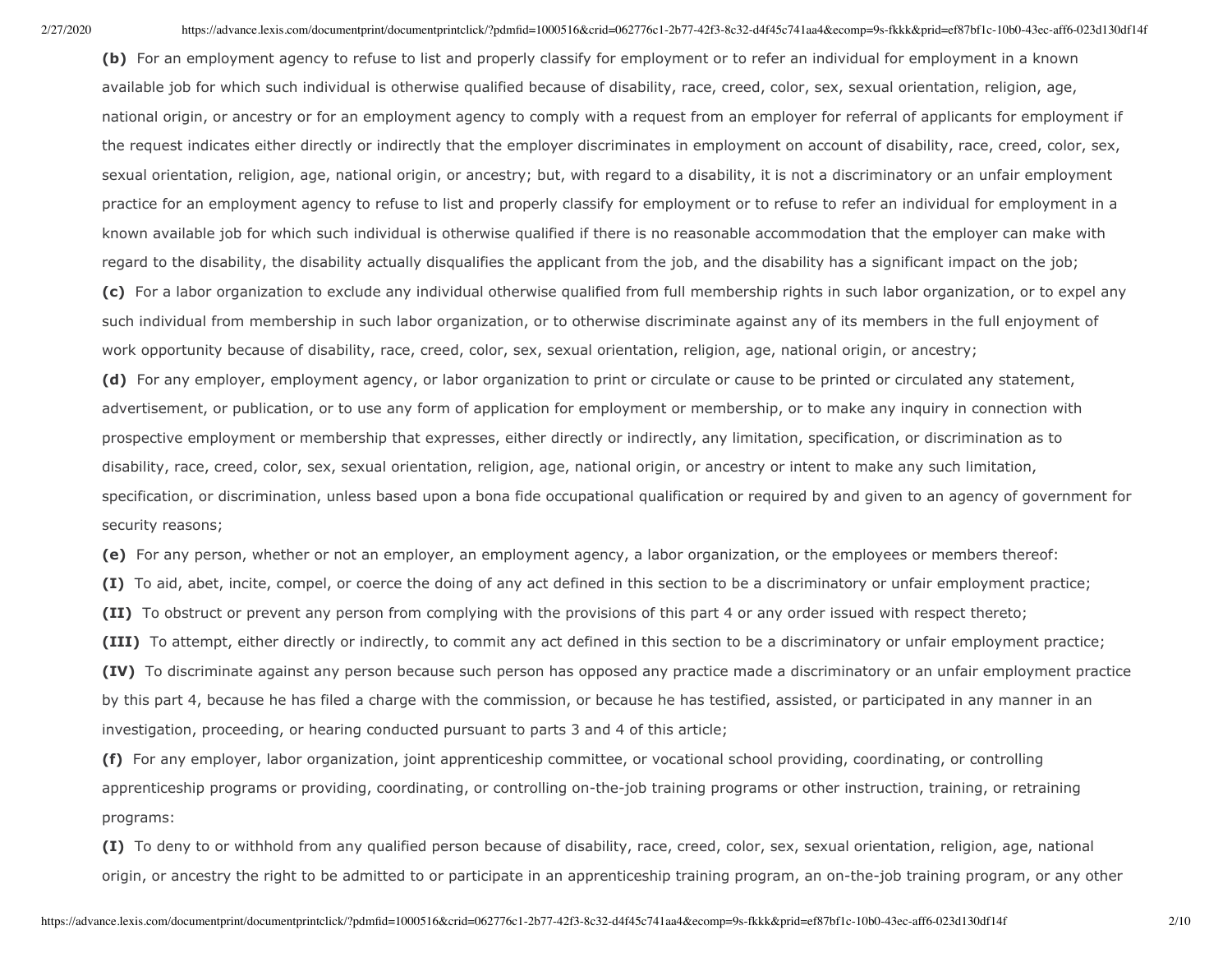occupational instruction, training, or retraining program; but, with regard to a disability, it is not a discriminatory or an unfair employment practice to deny or withhold the right to be admitted to or participate in any such program if there is no reasonable accommodation that can be made with regard to the disability, the disability actually disqualifies the applicant from the program, and the disability has a significant impact on participation in the program;

**(II)** To discriminate against any qualified person in pursuit of such programs or to discriminate against such a person in the terms, conditions, or privileges of such programs because of disability, race, creed, color, sex, sexual orientation, religion, age, national origin, or ancestry; **(III)** To print or circulate or cause to be printed or circulated any statement, advertisement, or publication, or to use any form of application for such programs, or to make any inquiry in connection with such programs that expresses, directly or indirectly, any limitation, specification, or discrimination as to disability, race, creed, color, sex, sexual orientation, religion, age, national origin, or ancestry or any intent to make any such limitation, specification, or discrimination, unless based on a bona fide occupational qualification;

**(g)** For any private employer to refuse to hire, or to discriminate against, any person, whether directly or indirectly, who is otherwise qualified for employment solely because the person did not apply for employment through a private employment agency; but an employer shall not be deemed to have violated the provisions of this section if such employer retains one or more employment agencies as exclusive suppliers of personnel and no employment fees are charged to an employee who is hired as a result of having to utilize the services of any such employment agency;

**(h)**

**(I)** For any employer to discharge an employee or to refuse to hire a person solely on the basis that such employee or person is married to or plans to marry another employee of the employer; but this subparagraph (I) shall not apply to employers with twenty-five or fewer employees. **(II)** It shall not be unfair or discriminatory for an employer to discharge an employee or to refuse to hire a person for the reasons stated in subparagraph (I) of this paragraph (h) under circumstances where:

**(A)** One spouse directly or indirectly would exercise supervisory, appointment, or dismissal authority or disciplinary action over the other spouse;

**(B)** One spouse would audit, verify, receive, or be entrusted with moneys received or handled by the other spouse; or

**(C)** One spouse has access to the employer's confidential information, including payroll and personnel records.

**(i)** Unless otherwise permitted by federal law, for an employer to discharge, discipline, discriminate against, coerce, intimidate, threaten, or interfere with any employee or other person because the employee inquired about, disclosed, compared, or otherwise discussed the employee's wages; to require as a condition of employment nondisclosure by an employee of his or her wages; or to require an employee to sign a waiver or other document that purports to deny an employee the right to disclose his or her wage information.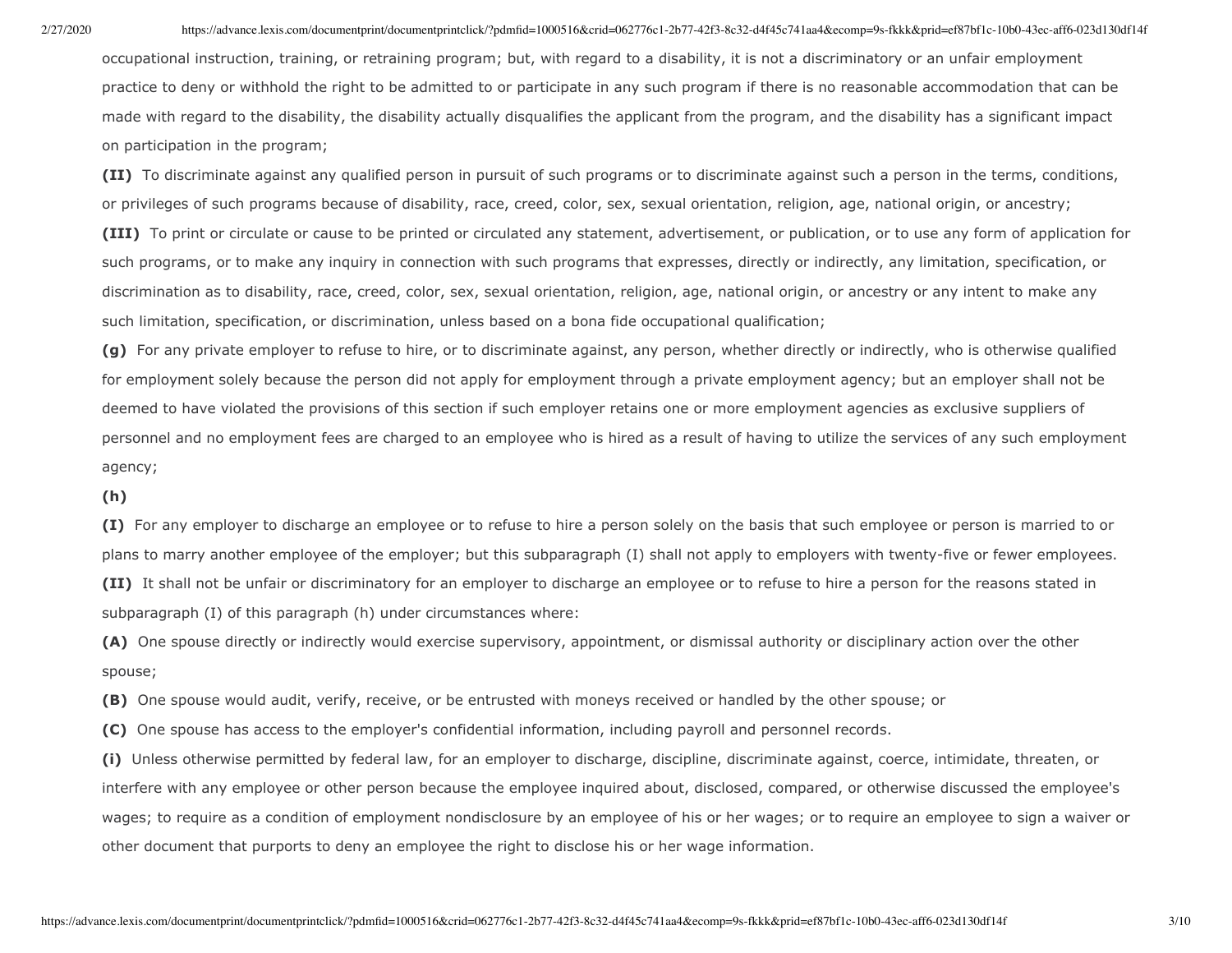**(2)** Notwithstanding any provisions of this section to the contrary, it is not a discriminatory or an unfair employment practice for the division of unemployment insurance in the department of labor and employment to ascertain and record the disability, sex, age, race, creed, color, or national origin of any individual for the purpose of making reports as may be required by law to agencies of the federal or state government only. The division may make and keep the records in the manner required by the federal or state law, but neither the division nor the department of labor and employment shall divulge the information to prospective employers as a basis for employment, except as provided in this subsection (2).

**(3)** Nothing in this section shall prohibit any employer from making individualized agreements with respect to compensation or the terms, conditions, or privileges of employment for persons suffering a disability if such individualized agreement is part of a therapeutic or job-training program of no more than twenty hours per week and lasting no more than eighteen months.

**(4)** Notwithstanding any other provision of this section to the contrary, it shall not be a discriminatory or an unfair employment practice with respect to age:

**(a)** To take any action otherwise prohibited by this section if age is a bona fide occupational qualification reasonably necessary to the normal operation of the particular employer or where the differentiation is based on reasonable factors other than age; or

**(b)** To observe the terms of a bona fide seniority system or any bona fide employee benefit plan, such as a retirement, pension, or insurance plan, which is not a subterfuge to evade the purposes of this section; except that, unless authorized in paragraph (a) of this subsection (4), no such employee benefit plan shall require or permit the involuntary retirement of any individual because of the age of such individual; or

**(c)** To compel the retirement of any employee who is sixty-five years of age or older and under seventy years of age and who, for the two-year period immediately before retirement, is employed in a bona fide executive or a high policy-making position if such employee is entitled to an immediate nonforfeitable annual retirement benefit from a pension, profit-sharing, savings, or deferred compensation plan, or any combination of such plans, of the employer of such employee and if such plan equals, in the aggregate, at least forty-four thousand dollars; or

**(d)** To discharge or otherwise discipline an individual for reasons other than age.

**(5)** Nothing in this section shall preclude an employer from requiring compliance with a reasonable dress code as long as the dress code is applied consistently.

**(6)** Notwithstanding any other provision of law, this section shall not apply to a religious corporation, association, educational institution, or society with respect to the employment of individuals of a particular religion to perform work connected with the carrying on by such corporation, association, educational institution, or society of its activities.

**(7)** For purposes of this section, "employer" shall not include any religious organization or association, except for any religious organization or association that is supported in whole or in part by money raised by taxation or public borrowing.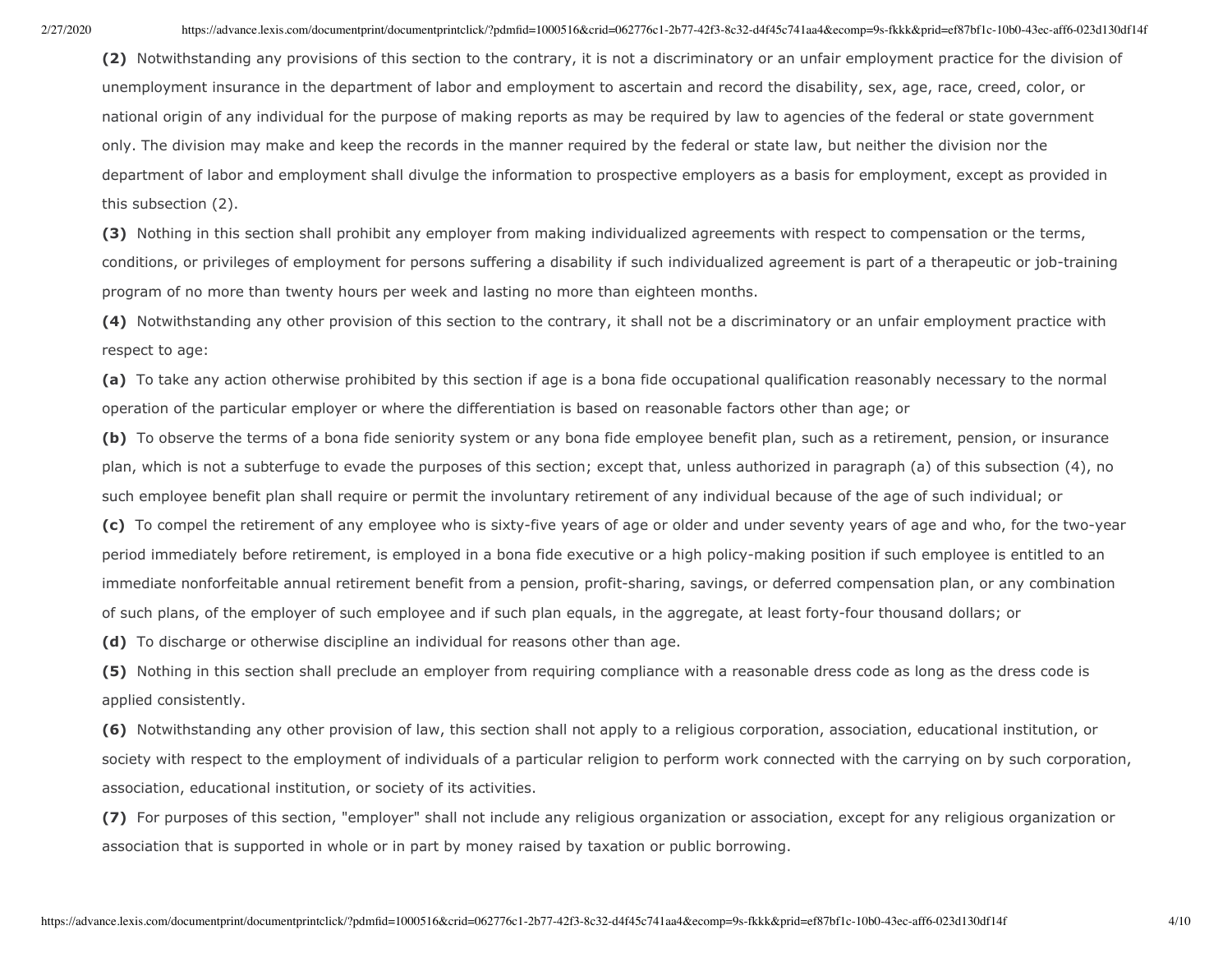### History

### **Source:**

L. 79: Entire part R&RE, p. 929, Section 3, effective July 1. L. 86:  $(1)(a)$  to  $(1)(d)$ ,  $(1)(f)(I)$ ,  $(1)(f)(II)$ ,  $(1)(f)(III)$ , and  $(2)$  amended and  $(4)$ added, p. 931, Section 4, effective May 8. L. 89: (1)(h) added, p. 1163, Section 1, effective April 17; (1)(e) amended, p. 1041, Section 6, effective July 1. L. 93: (1)(a) to (1)(d), (1)(f), (2), and (3) amended, p. 1657, Section 61, effective July 1. L. 99: (1)(a) amended, p. 354, Section 1, effective July 1. L. 2007: (1)(a), (1)(b), (1)(c), (1)(d), and (1)(f) amended and (5), (6), and (7) added, p. 1254, Section 2, effective August 3. L. 2008: (1)(i) added, p. 524, Section 1, effective August 5. L. 2009: (1)(a) amended, (SB 09-110), ch. 238, p. 1085, Section 7, effective July 1. L. 2012: (2) amended, (HB 12-1120), ch. 27, p. 108, Section 23, effective June 1. L. 2017: (1)(i) amended, (HB 17-1269), ch. 290, p. 1608, Section 1, effective August 9.

#### Annotations  $\blacktriangledown$

### Notes

Editor's note: The effective date for amendments to this section by House Bill 12-1120 (chapter 27, Session Laws of Colorado 2012) was changed from August 8, 2012, to June 1, 2012, by House Bill 12S-1002 (First Extraordinary Session, chapter 2, p. 2432, Session Laws of Colorado 2012.)

## Case Notes

#### **ANNOTATION**

Law reviews. For article, "One Year Review of Constitutional Law", see 40 Den. L. Ctr. J. 134 (1963). For article, "Civil Rights in Colorado", see 46 Den. L. J. 181 (1969). For article, "Sex-based Wage Discrimination: A Management View", see 62 Den. U. L. Rev. 393 (1985). For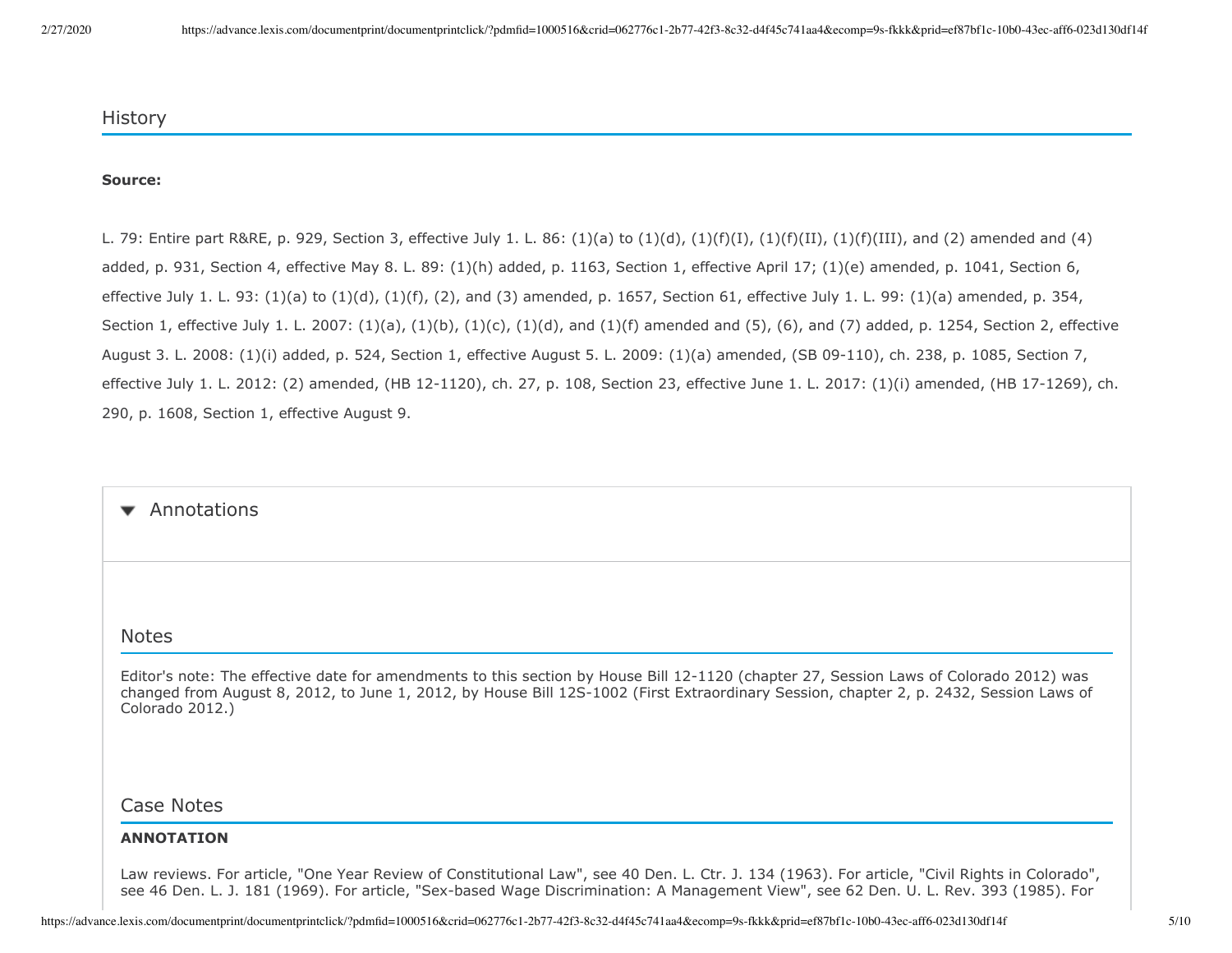note, "Comparable Worth: The Next Step Toward Pay Equity Under Title VII", see 62 Den. U. L. Rev. 417 (1985). For article, "The Public Policies Against Public Policy Wrongful Discharge Claims Premised on State and Federal Fair Employment Statutes", see 62 Den. U. L. Rev. 447 (1985). For article, "Remedies Under the Federal Age Discrimination in Employment Act", see 62 Den. U. L. Rev. 469 (1985). For article, "Hishon v. King Spaulding: Discrimination In Professional Partnerships", see 62 Den. U. L. Rev. 485 (1985). For note, "Firefighters Local Union No. 1984 v. Stotts: Are Seniority Systems Approaching Inviolability In Title VII Actions?", see 62 Den. U. L. Rev. 503 (1985). For article, "Punitive Damages in Wrongful Discharge Cases", see 15 Colo. Law. 658 (1986). For article, "Hostile Environment Sexual Harassment", see 15 Colo. Law. 1651 (1986). For article, "Practicing Before the Colorado Civil Rights Commission", see 17 Colo. Law. 259 (1988). For article, "Civil Rights", which discusses Tenth Circuit decisions dealing with employment discrimination, see 65 Den. U. L. Rev. 389 (1988). For article, "Recent Developments in the Law of Sexual Harassment", see 18 Colo. Law. 263 (1989). For article, "Watson v. Ft. Worth Bank and Trust: The Changing Face of Disparate Impact", see 66 Den. U. L. Rev. 179 (1989). For a discussion of Tenth Circuit decisions dealing with employment discrimination, see 66 Den. U. L. Rev. 759 (1989). For note, "In the Wake of Pullerson v. McLean Credit Union: The Treacherous and Shifting Shoals of Employment Discrimination Law", see 67 Den. U. L. Rev. 557 (1990). For comment, "Employer Liability and Sexual Harassment Under Section 1983: A Comment on Starrett v. Wadley", see 67 Den. U. L. Rev. 571 (1990). For article, "Civil Rights", which discusses Tenth Circuit decisions dealing with employment discrimination, see 67 Den. U. L. Rev. 639 (1990). For a discussion of Tenth Circuit decisions dealing with employment discrimination, see 67 Den. U. L. Rev. 733 (1990). For article, "Employees, Privacy Rights and AIDS", see 19 Colo. Law. 1839 (1990). For article, "Colorado Law of Retaliatory Discharge and Handicap Discrimination", see 21 Colo. Law. 2227 (1992). For article, "Sexual Harassment: Issues of Compensability and Exclusivity", see 24 Colo. Law 825 (1995). For comment, "Colorado's Lifestyle Discrimination Statute: A Vast and Muddled Expansion of Traditional Employment Law", see 67 U. Colo. L. Rev. 143 (1996). For a discussion of Tenth Circuit decisions dealing with employment discrimination involving sexual harassment, see 73 Den. U. L. Rev. 731 (1996). For article, "Advising Colorado Employers in Response to Threats of Workplace Violence", see 42 Colo. Law. 47 (April 2013). For article, "Religious Minorities Need Not Apply: Legal Implications of Faith-Based Employment Advertising", see 43 Colo. Law. 27 (April 2014). For article "Peace at Work: Balancing Religious Exercise Rights of Employers and Employees", see 44 Colo. Law. 51 (June 2015). For article, "Remedies for Workplace Sexual Violence", see 45 Colo. Law. 47 (Nov. 2016). For article, "Circuit Courts Split on Title VII Coverage for Sexual Orientation Discrimination", see 46 Colo. Law. 40 (Nov. 2017).

Annotator's note. Prior to the 1986 amendment to this section, provisions relating to age of an employee as a ground for discharge were found in Sections 8-2-116 and 8-2-117. Whether a private right of action was created pursuant to Section 8-2-116 was discussed in Rawson v. Sears, Roebuck Co., 530 F. Supp. 776 (D. Colo. 1982); Rawson v. Sears, Roebuck Co., 554 F. Supp. 327 (D. Colo. 1982); Brenimer v. Great W. Sugar Co., 567 F. Supp. 218 (D. Colo. 1983); Rawson v. Sears, Roebuck Co., 585 F. Supp. 1393 (D. Colo. 1984); Borumka v. Rocky Mtn. Hosp., 599 F. Supp. 857 (D. Colo. 1984); Rawson v. Sears, Roebuck Co., 615 F. Supp. 1546 (D. Colo. 1985); Dirito v. Ideal Basic Indus., Inc., 617 F. Supp. 79 (D. Colo. 1985); Spulak v. K Mart, 664 F. Supp. 1395 (D. Colo. 1985); Brezinski v. F.W. Woolworth, 626 F. Supp. 240 (D. Colo. 1986); and Rawson v. Sears, Roebuck Co., 822 F.2d 908 (10th Cir. 1987), cert. denied, 484 U.S. 1006, 108 S. Ct. 699, 98 L. Ed. 2d 651 (1988).

Section does not impose a constitutionally prohibited burden upon interstate commerce. Colo. Anti-Discrimination Comm'n v. Cont'l Air Lines, 372 U.S. 714, 83 S. Ct. 1022, 10 L. Ed. 2d 84 (1963).

Primary purpose of commission is to determine whether a discriminatory practice has occurred and, if so, to take such action as will assure that such practice is satisfactorily eliminated and prevented in the future. While the commission may grant specific relief to a claimant, it is not required to do so. Agnello v. Adolph Coors Co., 689 P.2d 1162 (Colo. App. 1984).

The legislature did not intend to preclude common law harassment claims by enacting this section. This section does not provide an exclusive remedy for sex discrimination claims. Brooke v. Restaurant Servs., Inc., 906 P.2d 66 (Colo. 1995).

In amending this section in 1999, the general assembly did not intend the Colorado anti-discrimination act to be the exclusive remedy against an employer who negligently supervises an employee engaging in sexual harassment against a fellow employee. Alarid v. MacLean Power, LLC, 132 F. Supp. 3d 1299 (D. Colo. 2015).

The object of this section and Section 24-34-301 (4) is to eliminate discrimination in employment on account of physical handicap. Gamble v. Levitz Furniture Co., 759 P.2d 761 (Colo. App. 1988), cert. denied, 782 P.2d 1197 (Colo. 1989).

The Colorado anti-discrimination act may form the basis for a claim of wrongful discharge in violation of public policy. Kennedy v. Colo. RS, LLC, 872 F. Supp. 2d 1146 (D. Colo. 2012).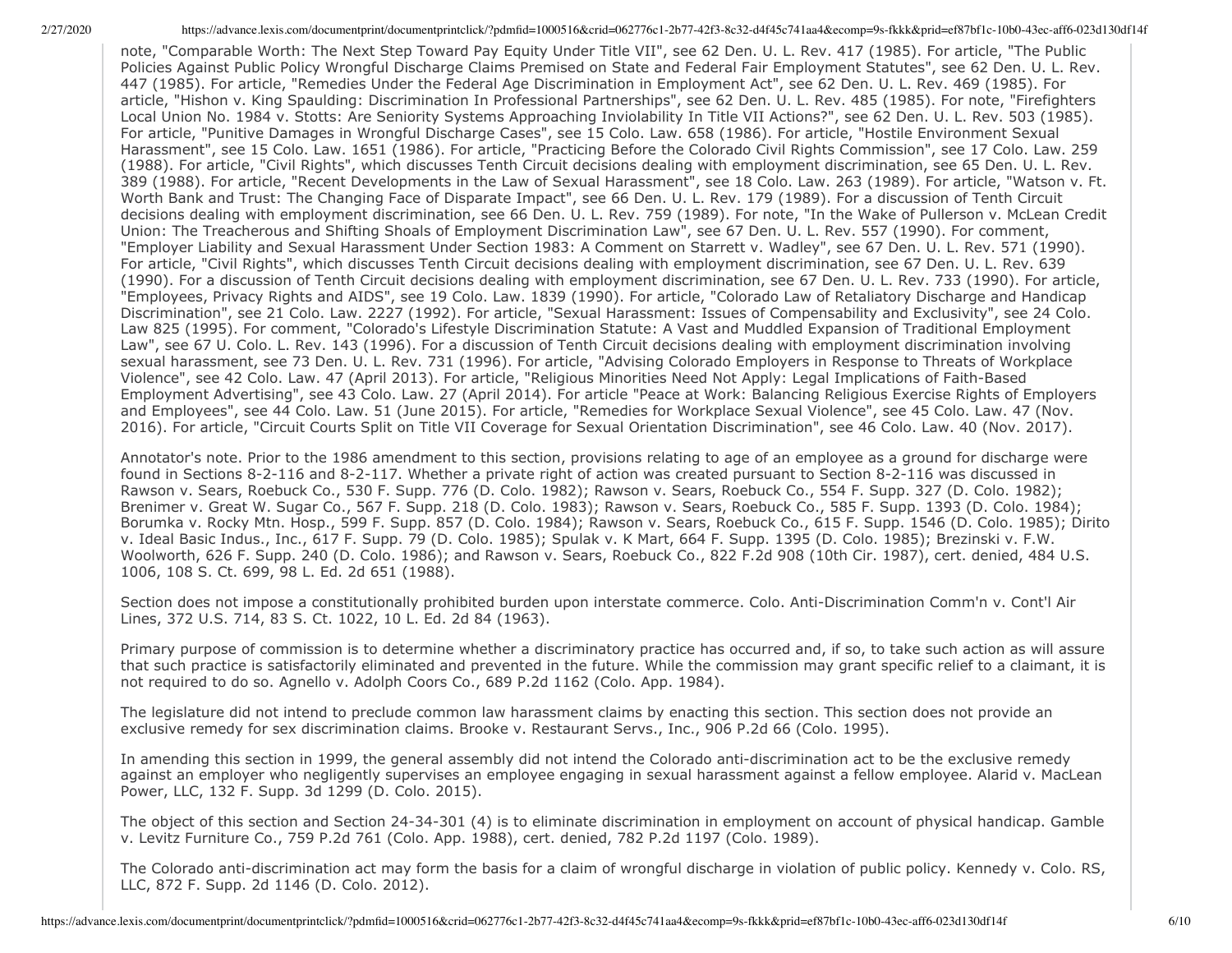An action for negligent infliction of emotional distress cannot be premised solely on a violation of this statute. The purpose of the statute is to protect disabled workers' jobs, not to protect them from emotional distress. Bigby v. Big 3 Supply Co., 937 P.2d 794 (Colo. App. 1996).

Action for reinstatement and back pay under the anti-discrimination provisions of the Colorado civil rights act is not an action seeking compensatory damages for personal injuries and therefore neither lies in tort nor could lie in tort for purposes of the Governmental Immunity Act. City of Colo. Springs v. Conners, 993 P.2d 1167 (Colo. 2000).

State regulation of interstate racial discrimination is allowed. The field of racial discrimination by an interstate carrier does not have to be free from diverse state regulation and governed uniformly, if at all, by congress. Colo. Anti-Discrimination Comm'n v. Cont'l Air Lines, 372 U.S. 714, 83 S. Ct. 1022, 10 L. Ed. 2d 84 (1963).

Federal legislation prevents enforcement of Colorado's physical handicap discrimination law against airlines. Federal law prohibits any state law that effects services provided by an air carrier. Any restriction on an airline's selection of employees affects the services provided by the airline. Belgard v. United Airlines, 857 P.2d 467 (Colo. App. 1992), cert. denied, 510 U.S. 117, 114 S. Ct. 1066, 127 L. Ed. 2d 386 (1994).

Neither federal aviation nor federal railway labor provisions bar this section. Colo. Anti-Discrimination Comm'n v. Cont'l Air Lines, 372 U.S. 714, 83 S. Ct. 1022, 10 L. Ed. 2d 84 (1963).

Consequently, government agencies may be required to include anti-discrimination clauses in contracts. Executive orders may require government contracting agencies to include in their contracts clauses by which the contractors agree not to discriminate against employees or applicants because of their race, religion, color, or national origin. Colo. Anti-Discrimination Comm'n v. Cont'l Air Lines, 372 U.S. 714, 83 S. Ct. 1022, 10 L. Ed. 2d 84 (1963).

Intentional discrimination may be presumed by the establishment of a prima facie case which shows that: (1) The complainant belongs to a protected class; (2) the complainant was qualified for the job at issue; (3) despite the complainant's other qualifications, the complainant suffered an adverse employment decision; and (4) the circumstances give rise to an inference of unlawful discrimination. George v. Ute Water Conservancy Dist., 950 P.2d 1195 (Colo. App. 1997).

Once plaintiff establishes at trial that he has a handicap within the statutory definition of Section 24-34-301 (4), he must additionally establish that his employer violated the provisions of subsection  $(1)(a)$  and  $(1)(f)(I)$  in discharging the plaintiff from employment. Gamble v. Levitz Furniture Co., 759 P.2d 761 (Colo. App. 1988), cert. denied, 782 P.2d 1197 (Colo. 1989).

Public policy exception to general rule that an indefinite general hiring is terminable at will by either party does not exist when subsection (1)(f)(I) provides the employee with a wrongful discharge remedy. Gamble v. Levitz Furniture Co., 759 P.2d 761 (Colo. App. 1988), cert. denied, 782 P.2d 1197 (Colo. 1989).

A handicapped person is "otherwise qualified" if, with reasonable accommodations, he can perform the reasonable, legitimate, and necessary functions of his job. AT&T Technologies, Inc. v. Royston, 772 P.2d 1182 (Colo. App. 1989).

Finding by commission that defendant suffered a physical handicap within meaning of subsection (1)(a) when assigned job which aggravated defendant's symptoms from previous injury to the point that he could not perform said assignment full-time was supported by substantial evidence and is binding on review. AT&T Technologies, Inc. v. Royston, 772 P.2d 1182 (Colo. App. 1989).

Once employee makes facial showing that his handicap can be accommodated, the burden shifts to employer to prove that handicap could not be reasonably accommodated, that the handicap actually disqualified the individual from the job, and that the handicap had a significant impact on the job. AT&T Technologies, Inc. v. Royston, 772 P.2d 1182 (Colo. App. 1989).

Insurance policy provision excluding disability coverage for normal pregnancies is discrimination on the basis of sex and violates Section 29 of art. II, Colo. Const., and this section. Civil Rights Comm'n v. Travelers Ins., 759 P.2d 1358 (Colo. 1988) (decided prior to enactment of Sections 10-8-122.2, 10-16-114.6, and 10-17-131.6).

Provision of group health insurance in conjunction with employment constitutes a matter of compensation. Civil Rights Comm'n v. Travelers Ins., 759 P.2d 1358 (Colo. 1988).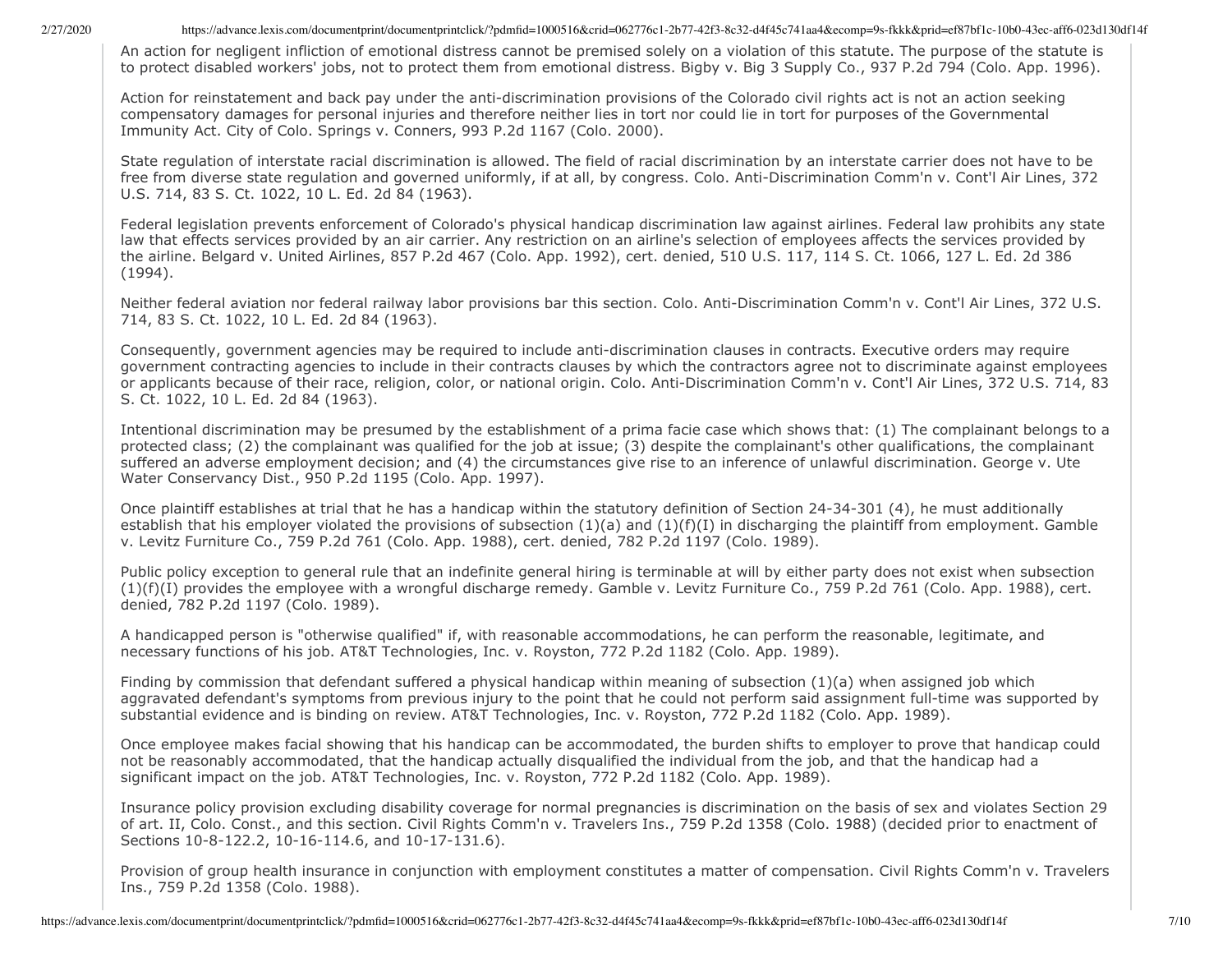The following procedure applies in claims of employment discrimination: First, the complainant must initially establish a prima facie case of discrimination. If the complainant establishes a prima facie case of discrimination, the burden of production shifts to the employer to articulate some legitimate, nondiscriminatory reason for the employment decision. Once the employer meets its burden, the complainant must then be given a full and fair opportunity to demonstrate by competent evidence that the presumptively valid reasons for the employment decision were in fact a pretext for discrimination. Colo. Civil Rights Comm'n v. Big O Tires, Inc., 940 P.2d 397 (Colo. 1997); Bodaghi v. Dept. of Natural Res., 995 P.2d 288 (Colo. 2000).

Where a prima facie case of discrimination is proven and the reasons given for discharge are found to be a pretext for discrimination, no additional evidence is required to infer intentional discrimination. Colo. Civil Rights Comm'n v. Big O Tires, Inc., 940 P.2d 397 (Colo. 1997); Bodaghi v. Dept. of Natural Res., 995 P.2d 288 (Colo. 2000).

If the plaintiff establishes a prima facie case of discrimination, a presumption arises that the employer unlawfully discriminated against the plaintiff. The presumption places upon the defendant the burden of producing an explanation to rebut the prima facie case. Bodaghi v. Dept. of Natural Res., 943 P.2d 1 (Colo. App. 1996).

However, the presumption created shifts only the burden of production. The ultimate burden of persuading the trier of fact that the defendant intentionally discriminated against the plaintiff remains on the plaintiff. Bodaghi v. Dept. of Natural Res., 943 P.2d 1 (Colo. App. 1996).

Intentional discrimination under this section may be proven either directly or indirectly. George v. Ute Water Conservancy Dist., 950 P.2d 1195 (Colo. App. 1997).

Direct evidence of overt discrimination is not a prerequisite to finding of discrimination. Colo. Civil Rights Comm'n v. State, 30 Colo. App. 10, 488 P.2d 83 (1971).

Racial discrimination may not be inferred where surrounding facts supporting inference are absent. While the commission may contend that the discharge of a complainant was not based upon her inadequacies as a teacher and, in the absence of any other legitimate explanation for such a discharge, the commission is entitled to infer that the motivation for the discharge was racial discrimination, racial discrimination may not be inferred as a basis for a discharge where the surrounding facts supporting such an inference are absent. Even though the commission chooses to disbelieve or disregard material evidence indicating that a proper basis for discharge does exist, the necessary inference of discrimination must be in evidence in the record. Colo. Civil Rights Comm'n v. State, 30 Colo. App. 10, 488 P.2d 83 (1971).

No intent necessary for liability as an aider and abetter. The conduct prescribed is simply conduct that assists others in their performance of prohibited acts and when conduct being assisted is patently discriminatory, one need not have an intent to be considered an aider and abetter. Civil Rights Comm'n v. Travelers Ins., 759 P.2d 1358 (Colo. 1988).

When an insurance company offers and underwrites a discriminatory policy, it aids and abets an employer in a discriminatory act. Civil Rights Comm'n v. Travelers Ins., 759 P.2d 1358 (Colo. 1988).

To prove a claim under this section that plaintiff was discharged for having AIDS, plaintiff must show that the employer knew or should have known of the physical condition and need for accommodation. Phelps v. Field Real Estate Co., 793 F. Supp. 1535 (D. Colo. 1991); Phelps v. Field Real Estate Co., 991 F.2d 645 (10th Cir. 1993).

Even if plaintiff is unable to prove that she has an impairment which substantially limits a major life function, she can succeed on her claim if she can demonstrate that defendant regarded her as having such an impairment. Healion v. Great-West Life Assur., 830 F. Supp. 1372 (D. Colo. 1993).

The imposition of a "bona fide occupational qualification" is not a valid defense to an employment discrimination suit brought under this section. Civil Rights Comm'n v. Conagra Flour Mill Co., 736 P.2d 842 (Colo. App. 1987).

Defense of "business necessity", in case involving alleged employment discrimination due to handicap, is available to employers. Civil Rights Comm'n v. Fire Prot. Dist., 772 P.2d 70 (Colo. 1989).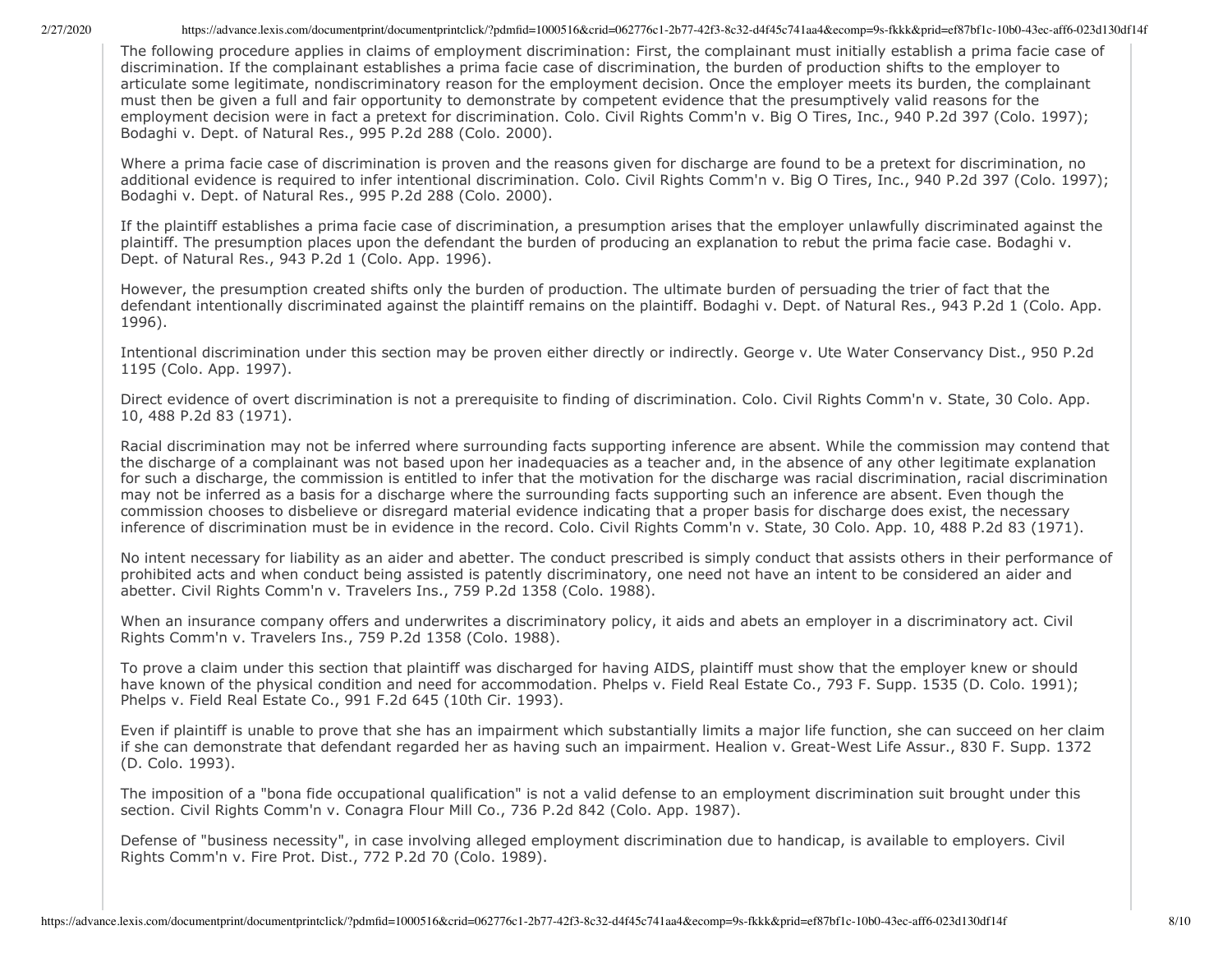Where the complainant is demoted because of a handicap, the employer, to avoid liability in a suit brought pursuant to this section, must show that the complainant is actually unable to perform the job. Civil Rights Comm'n v. Conagra Flour Mill Co., 736 P.2d 842 (Colo. App. 1987).

A two year and nine month age difference between plaintiff and his replacement worker, without more than just plaintiff's subjective view that age was a relevant factor, was insufficient to establish a prima facie case of age discrimination. George v. Ute Water Conservancy Dist., 950 P.2d 1195 (Colo. App. 1997).

"Constructive discharge" concept applicable. The concept of "constructive discharge" developed in unfair labor practice cases is applicable to discrimination cases. Colo. Civil Rights Comm'n v. State, 30 Colo. App. 10, 488 P.2d 83 (1971).

Therefore, formal words of firing unnecessary. The fact of a discharge does not depend upon the use of formal words of firing. The test is whether sufficient words or actions by the employer would logically lead a prudent person to believe his tenure has been terminated. Colo. Civil Rights Comm'n v. State, 30 Colo. App. 10, 488 P.2d 83 (1971).

Mere signed statement that resignation is voluntary does not relieve employer of consequences of an act amounting to constructive discharge. Colo. Civil Rights Comm'n v. State, 30 Colo. App. 10, 488 P.2d 83 (1971).

The fact that a teacher submits her resignation subsequent to a conference with a principal, at which time he had told her that he would not recommend her for rehiring, does not make her separation from employment by the school district a "voluntary" resignation. Colo. Civil Rights Comm'n v. State, 30 Colo. App. 10, 488 P.2d 83 (1971).

The federal district court presumed the McDonnell Douglas v. Green, 411 U.S. 792 (1973) analysis would apply to a wage claim under this section, even though no Colorado court has directly endorsed it. Noel v. Medtronic Electromedics, Inc., 973 F. Supp. 1206 (D. Colo. 1997).

Nexus between discriminatory acts and discharge must be shown. To establish a claim that a discharge is a result of racial discrimination, a nexus must be shown between the allegedly discriminatory acts and the subsequent discharge. Adolph Coors Co. v. Colo. Civil Rights Comm'n, 31 Colo. App. 417, 502 P.2d 1113 (1972).

Evidence held insufficient to establish discrimination in discharge of black employee. Adolph Coors Co. v. Colo. Civil Rights Comm'n, 31 Colo. App. 417, 502 P.2d 1113 (1972).

Evidence of appointing authority's intent to hand-pick the person for the position may be improper under some personnel rules, but such evidence alone is not sufficient to imply national origin discrimination. Bodaghi v. Dept. of Natural Res., 943 P.2d 1 (Colo. App. 1996).

Applied in City County of Denver v. Colo. Civil Rights Comm'n, 638 P.2d 837 (Colo. App. 1981).

COLORADO REVISED STATUTES

## **Content Type:**

**Terms:**